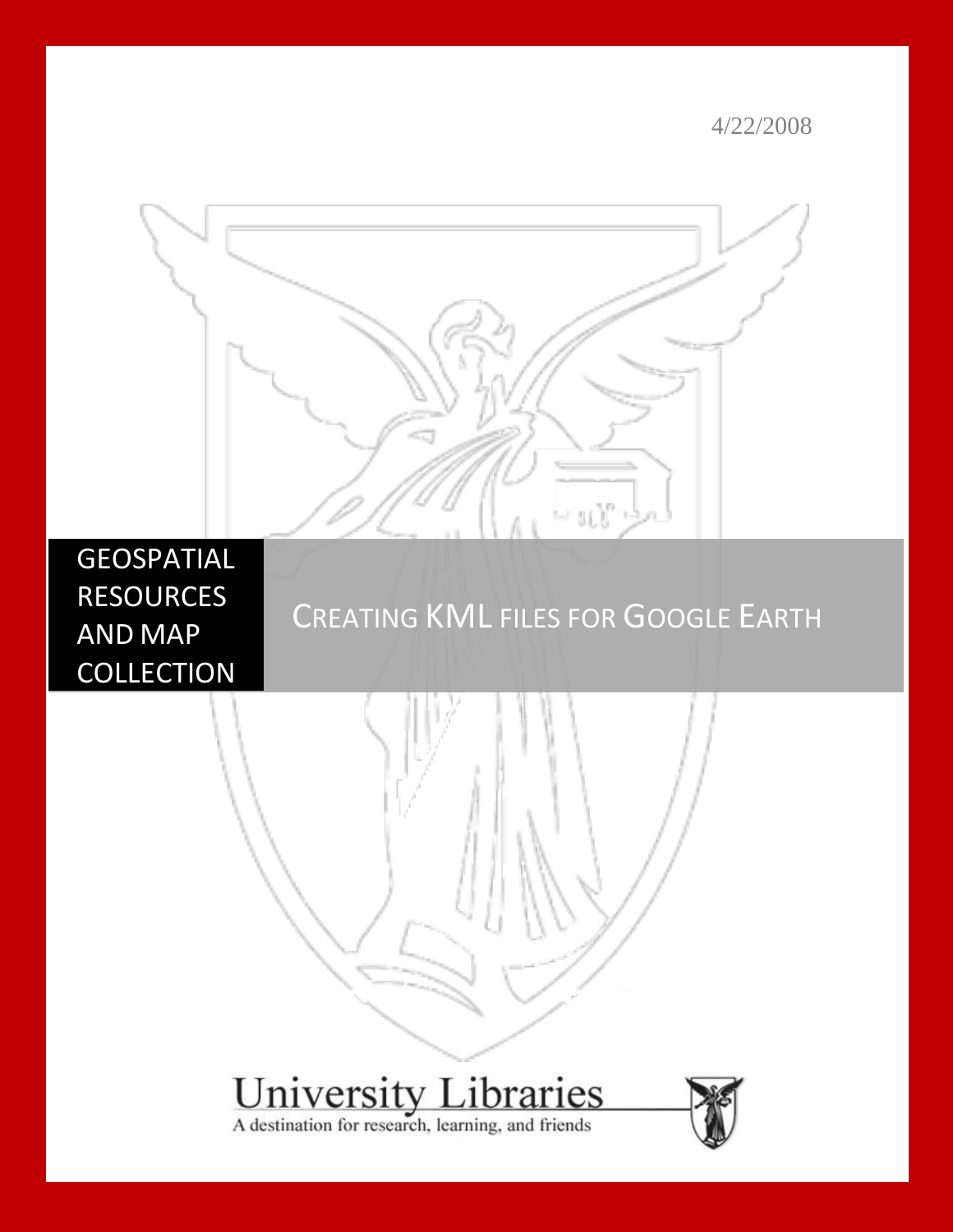## **Creating KML files for Google Earth using ArcMap**

KML files can be created in ESRI's ArcMap software and imported directly into Google Earth using a simple extension available through the ESRI Support Center. In this tutorial the user will download the extension and use it to create and open a KML file in Google Earth.

- This tutorial is for users who are familiar with and have access to ESRI's ArcMap software.
- \* This tutorial requires access to Google Earth. You can download Google Earth for free at this website:<http://earth.google.com/>
- $\cdot$  This tutorial will take approximately 30 minutes to complete.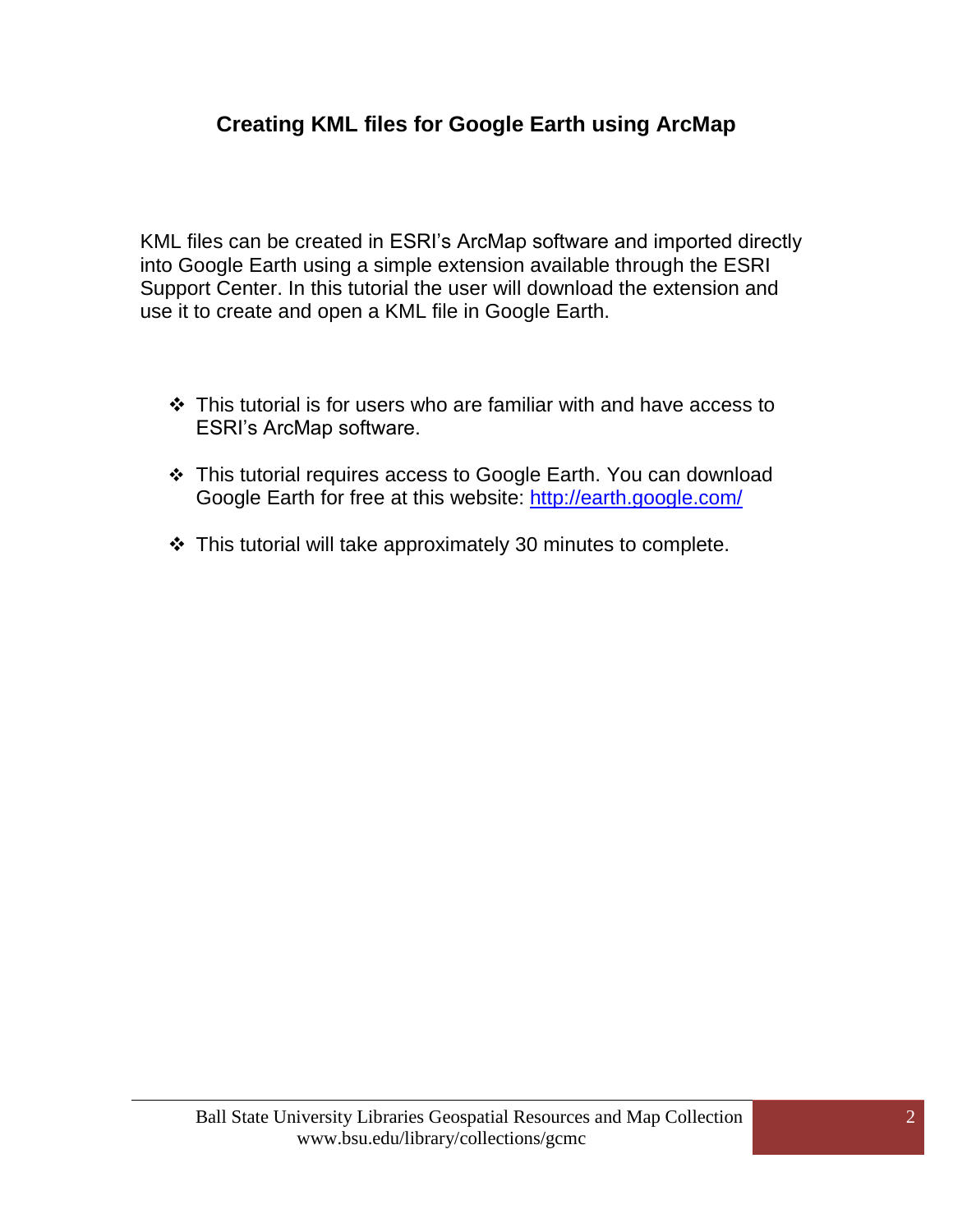## **Downloading the 'Export to KML' Script:**

1. Go to<http://arcscripts.esri.com/details.asp?dbid=14273> and click on **download.** (see illustration below)

| C ArcScripts Details - ESRI Support - Mozilla Firefox                         |                                                                                                                                                                                                                                   |                                                                          |   |  |  |
|-------------------------------------------------------------------------------|-----------------------------------------------------------------------------------------------------------------------------------------------------------------------------------------------------------------------------------|--------------------------------------------------------------------------|---|--|--|
| Bookmarks Tools<br>File<br>Edit<br>View<br>History<br>Help                    |                                                                                                                                                                                                                                   |                                                                          |   |  |  |
|                                                                               | http://arcscripts.esri.com/details.asp?dbid=14273                                                                                                                                                                                 | G · google kml download<br>$\triangleright$<br>$\boldsymbol{\mathrm{v}}$ | Q |  |  |
|                                                                               |                                                                                                                                                                                                                                   |                                                                          |   |  |  |
|                                                                               | ESRI.com   Customer Service   EDN   Training   More ESRI Sites                                                                                                                                                                    |                                                                          | 木 |  |  |
| <b>ESRI</b>                                                                   | <b>ESRI</b> Support Center Your online technical resource                                                                                                                                                                         |                                                                          |   |  |  |
| Software<br>Knowledge Base<br>Home                                            | Downloads<br><b>User Forums</b>                                                                                                                                                                                                   |                                                                          |   |  |  |
|                                                                               |                                                                                                                                                                                                                                   |                                                                          |   |  |  |
| You are here: Home > Downloads > ArcScripts > Search Results > Script Details |                                                                                                                                                                                                                                   |                                                                          |   |  |  |
|                                                                               |                                                                                                                                                                                                                                   | Login   Feedback   Help                                                  |   |  |  |
| Export to KML 2.4.5                                                           |                                                                                                                                                                                                                                   |                                                                          |   |  |  |
| download                                                                      | contact author   download help   add bookmark   view bookmarks                                                                                                                                                                    |                                                                          |   |  |  |
| Author                                                                        | Kevin Martin                                                                                                                                                                                                                      |                                                                          |   |  |  |
| File Name                                                                     | Export_to_KML_V2_4_5.zip                                                                                                                                                                                                          |                                                                          |   |  |  |
| Language                                                                      | Visual Basic                                                                                                                                                                                                                      |                                                                          |   |  |  |
| Last Modified                                                                 | Mar 20 2008                                                                                                                                                                                                                       |                                                                          |   |  |  |
| Status of work                                                                | Public Domain                                                                                                                                                                                                                     |                                                                          |   |  |  |
| Software                                                                      | ArcGIS Desktop                                                                                                                                                                                                                    |                                                                          |   |  |  |
| File Size                                                                     | 316.9 kb                                                                                                                                                                                                                          |                                                                          |   |  |  |
| Downloads                                                                     | 42064                                                                                                                                                                                                                             |                                                                          |   |  |  |
| alert moderator                                                               | ArcScripts is intended for the free exchange of scripts and tools related to ESRI software                                                                                                                                        |                                                                          |   |  |  |
|                                                                               | products. Please alert the moderator if this script is a demo, trial-version, or an advertisement for a retail product.                                                                                                           |                                                                          |   |  |  |
| Summary                                                                       |                                                                                                                                                                                                                                   |                                                                          |   |  |  |
| > SUMMARY:                                                                    |                                                                                                                                                                                                                                   |                                                                          |   |  |  |
|                                                                               | Export for KML is an extension developed for ArcGIS 9.x by the City of Portland, Bureau of Planning. The extension<br>allows ArcGIS users to export GIS data in "keyhole markup language" (KML) format for viewing in Google Eart |                                                                          |   |  |  |
|                                                                               |                                                                                                                                                                                                                                   |                                                                          |   |  |  |
| http://support.esri.com/                                                      | auss cumhologu into tho ounortod KML i Inholing of noint. line<br>sta mora u okilitu teo in onenone                                                                                                                               |                                                                          |   |  |  |

- 2. Once you have finished the download process you are ready to install the **ExporttoKML\_INSTALL.bat**
- 3. Open the **Export\_to\_KML** folder that you downloaded. Note: It is a good idea to read the **Export\_to\_KML\_Documentation** PDF file before actually downloading the extension.
- 4. Double click on **ExporttoKML\_INSTALL.bat** and choose "**Extract all Files".** (see illustration below)



ExporttoKML\_INSTALL.bat MS-DOS Batch File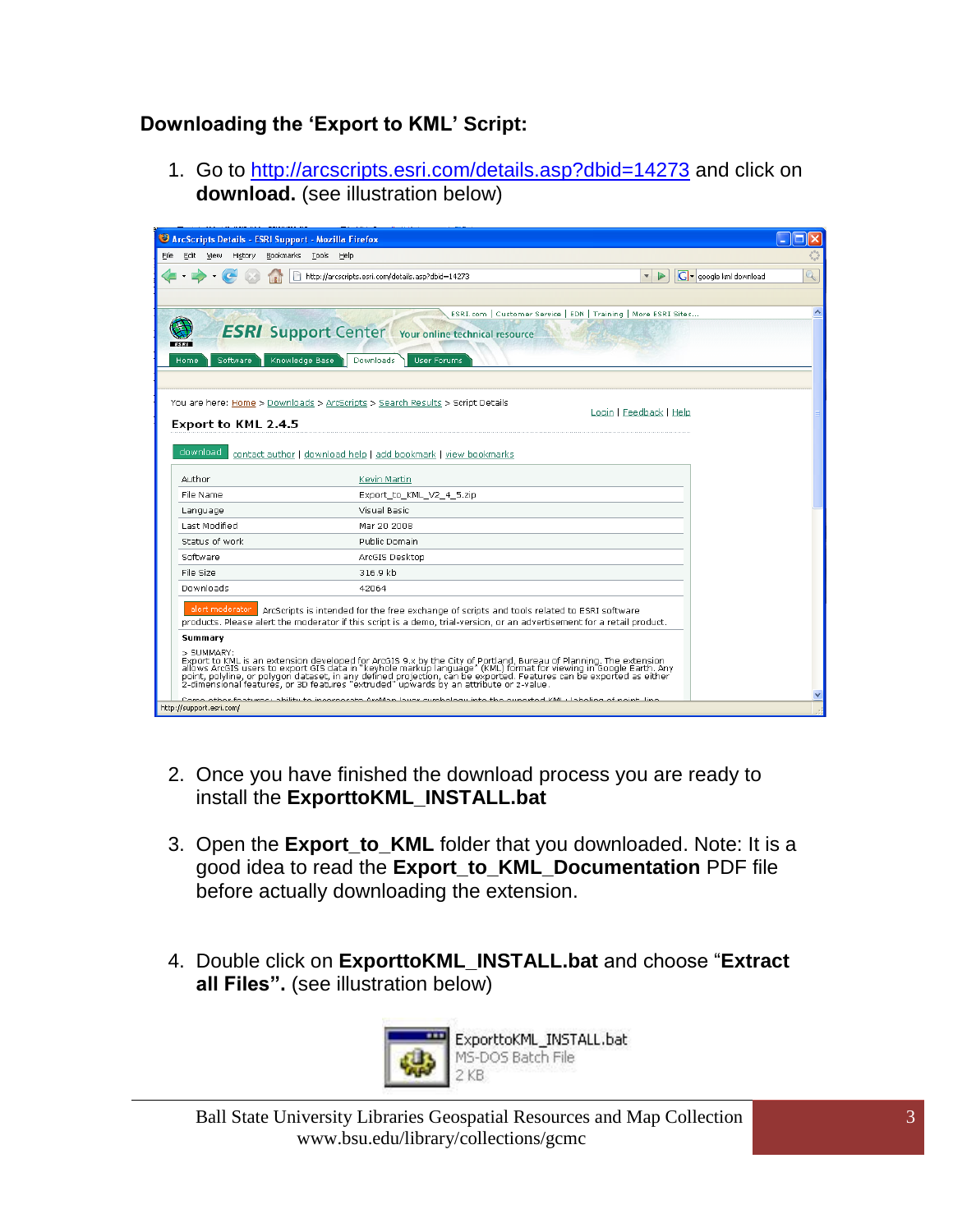#### **Installing the Extension in ArcMap:**

- 5. Open **ArcMap**
- 6. Once you are in ArcMap navigate to **Tools Extensions.** (See illustration below)

| Untitled - ArcMap - ArcInfo                                                                                                                                                                                 |                             |
|-------------------------------------------------------------------------------------------------------------------------------------------------------------------------------------------------------------|-----------------------------|
| File Edit View Insert Selection                                                                                                                                                                             | Tools Window Help           |
| Editor ·                                                                                                                                                                                                    | Task: C Editor Toolbar      |
| $\begin{bmatrix} \mathbf{X} & \mathbf{X} \\ \mathbf{X} & \mathbf{X} \end{bmatrix}$<br>図目<br>$\left  \text{tri} \right $<br>通過                                                                               | Graphs<br>▶                 |
| Layer<br>Georeferencing                                                                                                                                                                                     | Reports                     |
|                                                                                                                                                                                                             | Geocoding                   |
| $\mathsf{D} \in \mathsf{H} \oplus \left[ \begin{smallmatrix} 3 & \mathbb{R} & \mathbb{R} & \mathbb{R} & \mathbb{R} \\ \mathcal{N} & \mathsf{Add}\, \mathsf{XYData} & \mathcal{N} \end{smallmatrix} \right]$ |                             |
|                                                                                                                                                                                                             | 图 4 M 文节 Add Route Events   |
|                                                                                                                                                                                                             | ArcCatalog<br>٨U            |
| <b>B</b> Layers                                                                                                                                                                                             | <b>Online Services</b><br>ь |
|                                                                                                                                                                                                             | 偷 My Places                 |
|                                                                                                                                                                                                             | Macros                      |
|                                                                                                                                                                                                             | Customize                   |
|                                                                                                                                                                                                             | Extensions                  |
|                                                                                                                                                                                                             | <b>Styles</b>               |
|                                                                                                                                                                                                             | Options                     |

7. When in the Extensions window, select **Export to KML.** Then click the **Close** button**.** (see illustration below)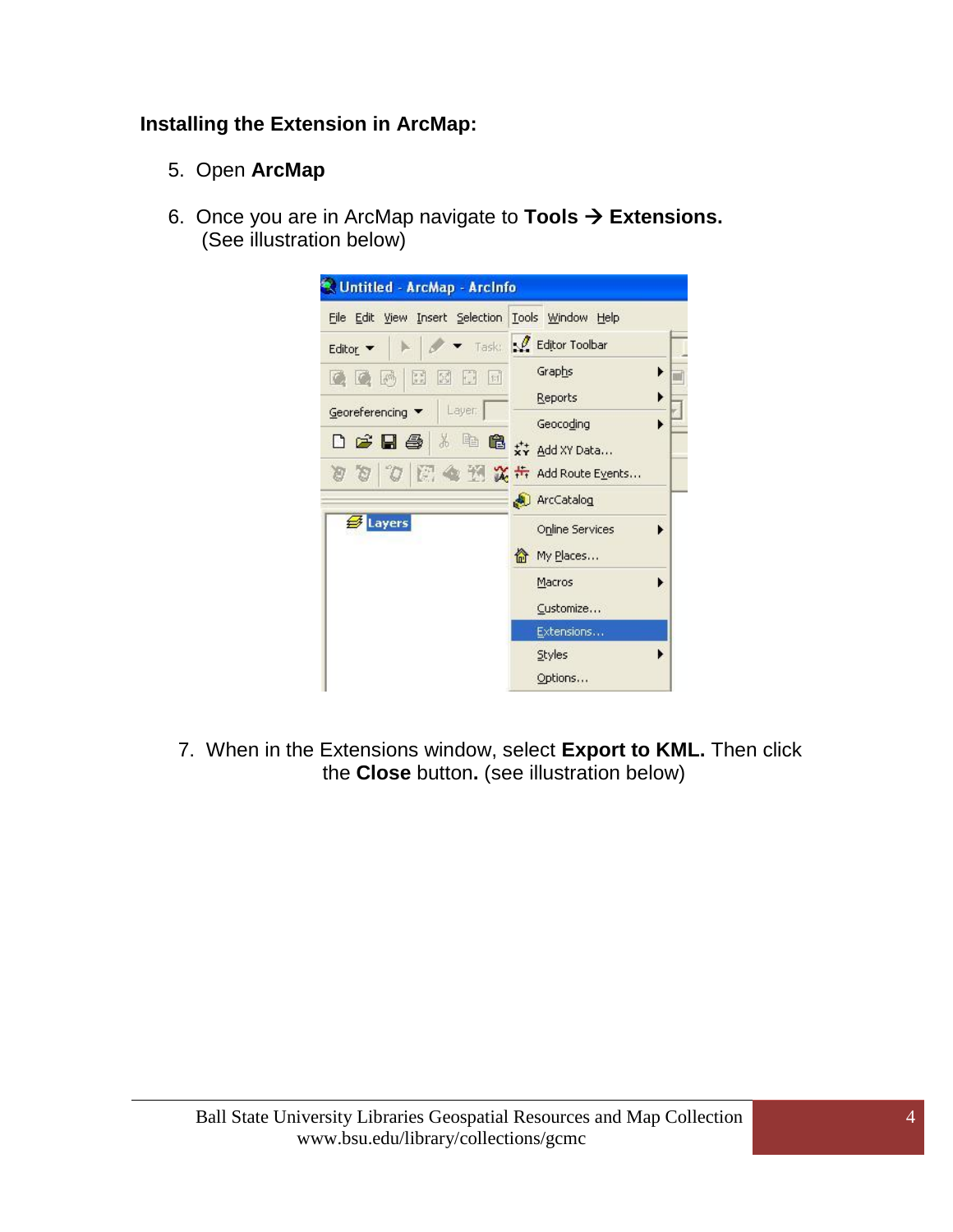| <b>Extensions</b>                                                                                                                                                                                                                                                                                                        |
|--------------------------------------------------------------------------------------------------------------------------------------------------------------------------------------------------------------------------------------------------------------------------------------------------------------------------|
| Select the extensions you want to use.                                                                                                                                                                                                                                                                                   |
| 3D Analyst<br>ArcScan<br>Data Interoperability<br>Export to KML<br>▿<br>Geostatistical Analyst<br>Maplex<br>MultiVision ToolBar v.2.05<br>Network Analyst<br>Publisher<br>Schematics<br><b>Spatial Analyst</b><br><b>Survey Analyst</b><br>Survey Editor<br>Cadastral Editor<br>Tracking Analyst (License not available) |
|                                                                                                                                                                                                                                                                                                                          |
| Description:<br>3D Analyst 9.2                                                                                                                                                                                                                                                                                           |
| Copyright ©1999-2006 ESRI Inc. All Rights Reserved<br>Provides tools for surface modeling and 3D visualization.                                                                                                                                                                                                          |
| <b>About Extensions</b><br>Close                                                                                                                                                                                                                                                                                         |

8. A tool bar will appear in the ArcMap GUI that looks like this:  $\Box$ This is the tool that exports layers into KML files.

#### **Exporting Your Data to Google Earth:**

- 9. In ArcMap either load or create a data layer that you want to export to Google Earth into your map document. This layer can be point, line or polygon.
- 10. Once your data is loaded or created, **Click** on the **KML Tool to**  open the **Export to Google Earth KML** window. (see illustration below)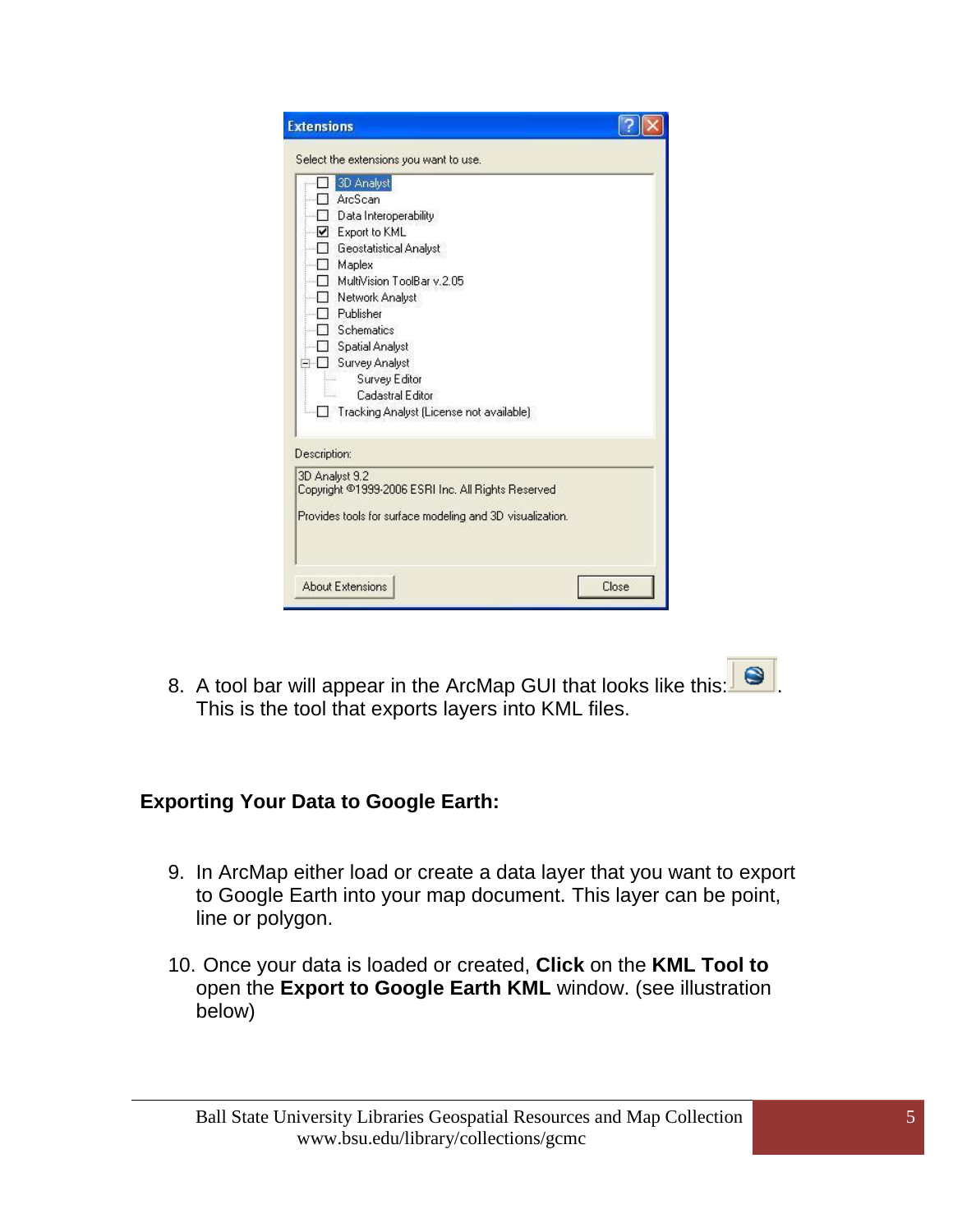| S Export to Google Earth KML                                                         |         |
|--------------------------------------------------------------------------------------|---------|
| Select the layer to export:                                                          | ОK      |
| $\overline{\blacktriangledown}$ Group and color features using the layer's symbology |         |
| Select an attribute for labeling features (Optional):                                | Options |
|                                                                                      | Cancel  |
| Select an attribute that represents the height (Optional):                           |         |
| Height attribute units: $\bigcirc$ feet $\bigcirc$ meters                            |         |
| $\Box$ Extrude features based on the height                                          |         |
| Name and location of the output KML:                                                 |         |

11. **Select** which layer you want to export.

12. If you want the features to have label in Google Earth then **Select** which attributes to use for labeling features

13. If you want your map to appear 3d in Google Earth then **select** the attribute in your layer that represents height. Then **Select** either feet or meters.

14. Click **OK.**

15. This step may take a few seconds. ArcMap will open a window that asks you if you would like to open your layer in Google Earth. Click **yes**. (See illustration below)

| <b>Export to Google Earth KML</b>                          |    |  |  |  |
|------------------------------------------------------------|----|--|--|--|
| Would you like to open bsu_buildings_Clip in Google Earth? |    |  |  |  |
| Yes                                                        | No |  |  |  |